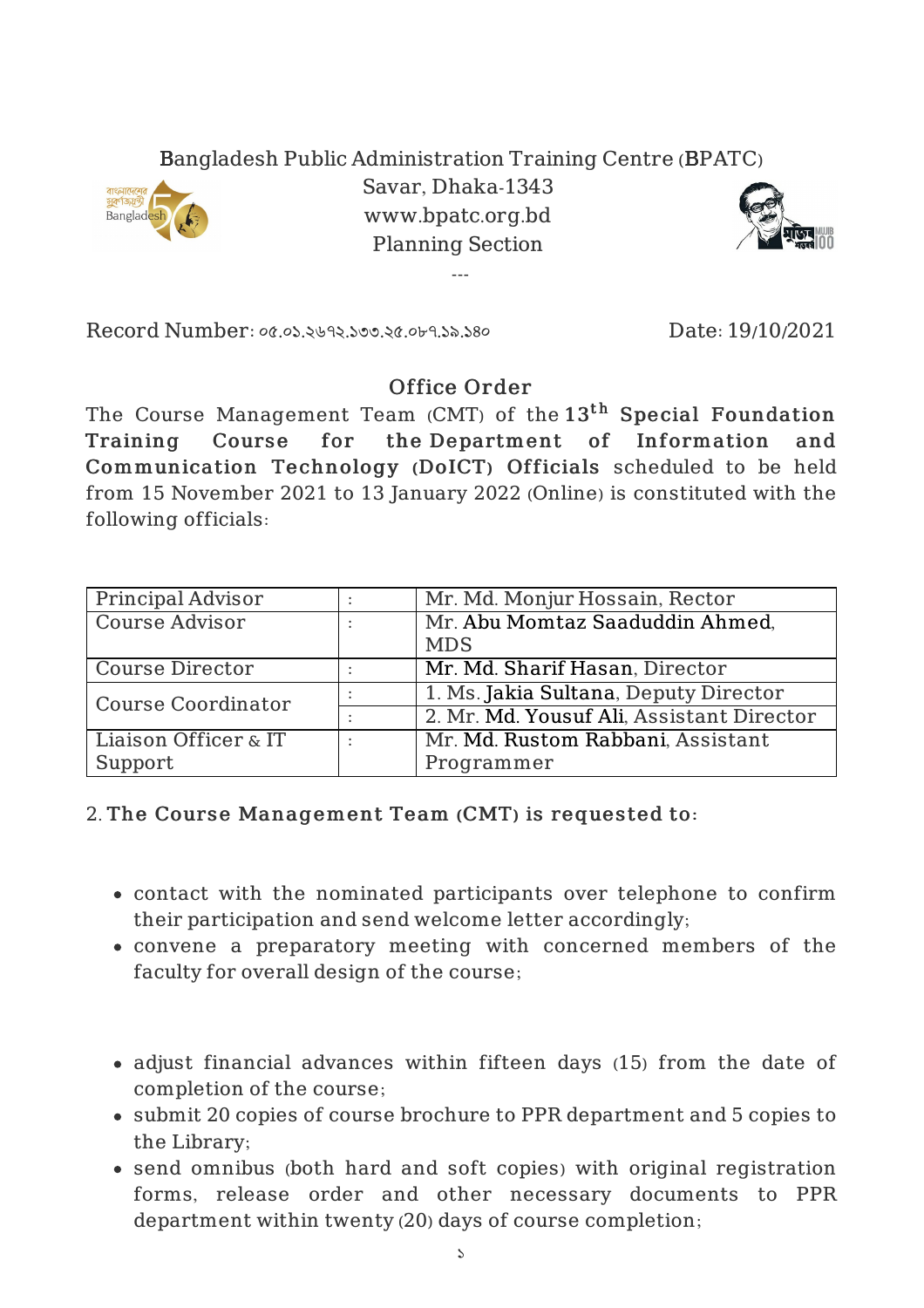- prepare three volumes of omnibus according to the guideline of PPR department. Two sets of each volume should be prepared; one set is to be sent to the PPR department and the other to the library for preservation. Omnibus (three volumes) will consist of all handouts and be arranged module-wise and must bear page number and there will be an index in it. Course name, duration and course management team are to be mentioned in a separate top-page;
- moreover, a profile of guest speakers is to be added in a separate page;
- 
- send pen picture of the participants of the course to the Evaluation Department with in seven (7) working days of completion of the course;
- send a list of the participants to PPR department at the first day of the course;
- send a copy of the release order to the DoICT and PPR department on the closing day of the course;
- send soft copy of relevant papers to the programmer and MIS to publish on the BPATC's website;
- send a Completion Report (CR) of the course within 7 working days after the course ends;

3. All courses of the Centre should run as per standard norms. Course Management Team (CMT) is expected not to deviate from the existing norms without prior approval of the Rector. If necessary, any deviation proposal may be discussed in the faculty meeting;

4. The order is issued with the approval of the competent authority.

19-10-2021 Dr. Md. Mohoshin Ali Director Phone: 02224446607 Fax: 02224445029 Email: ppr.bpatc@gmail.com

Record Number: ০৫.০১.২৬৭২.১৩৩.২৫.০৮৭.১৯.১৪০/1(92) Date: 19/10/2021 Copy for Kind Information and Necessary Action, 1) All Members (CMT), '13th Special Foundation Training Course for